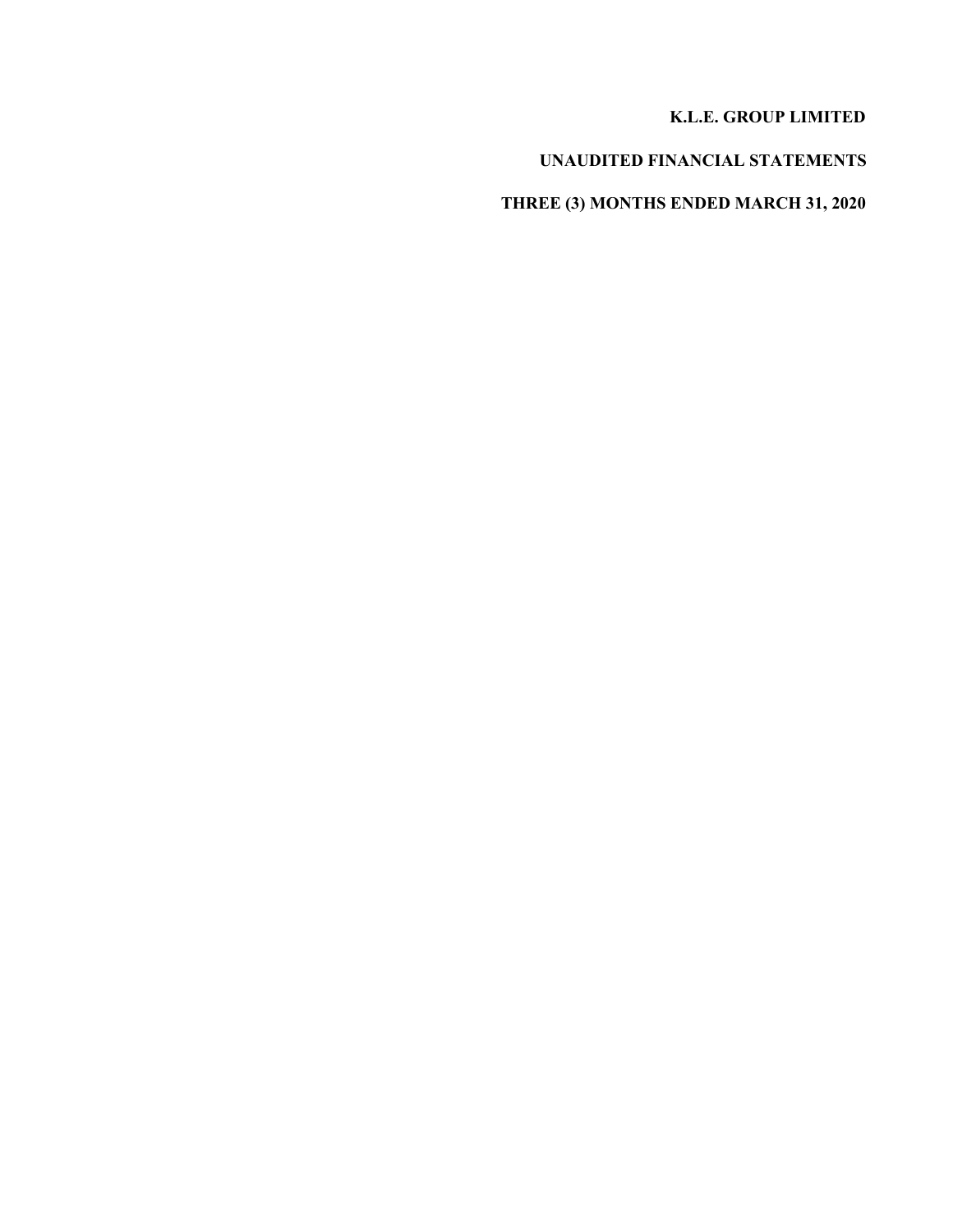## **TABLE OF CONTENTS**

| Statement of Comprehensive Income      |         |
|----------------------------------------|---------|
| <b>Statement of Financial Position</b> |         |
| Statement of Changes in Equity         | 3       |
| <b>Statement of Cash Flows</b>         | 4       |
| Notes to the Financial Statement       | $5 - 9$ |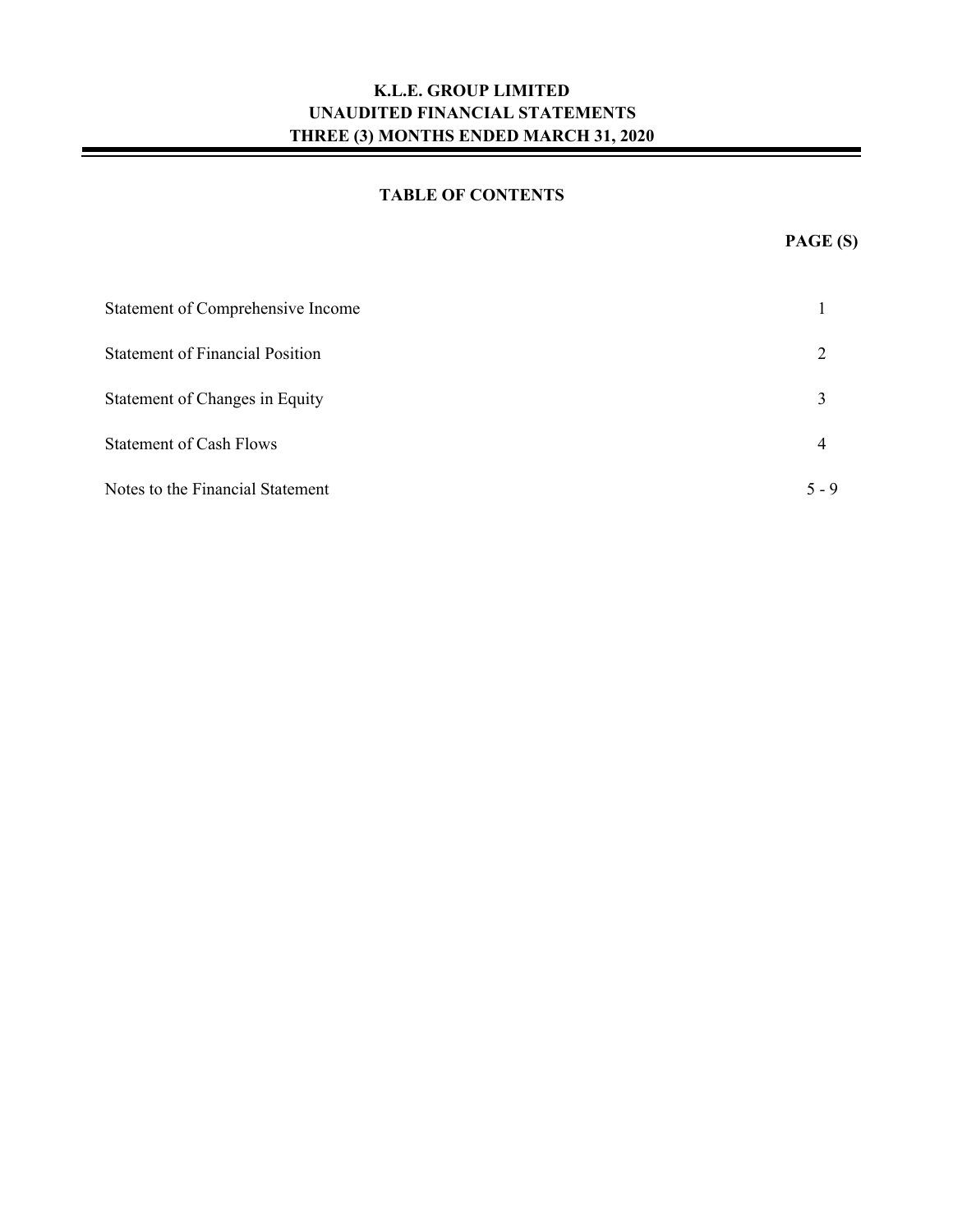۰

## **K.L.E. GROUP LIMITED STATEMENT OF COMPREHENSIVE INCOME THREE (3) MONTHS ENDED MARCH 31, 2020 UNAUDITED**

|                                                                                            | <b>Unaudited</b><br><b>Three Months</b><br>ended<br>March 31<br>2020 | Unaudited<br>Three Months<br>ended<br>March 31<br>2019 | <b>Audited</b><br><b>Year ended</b><br>ended<br>Dec 31,<br>2019 |
|--------------------------------------------------------------------------------------------|----------------------------------------------------------------------|--------------------------------------------------------|-----------------------------------------------------------------|
|                                                                                            | \$'000                                                               | \$'000                                                 | \$'000                                                          |
| Revenue                                                                                    | 72,670                                                               | 49,723                                                 | 210,172                                                         |
| Cost of Sales                                                                              | (22,098)                                                             | (13,992)                                               | (64,246)                                                        |
| Gross profit                                                                               | 50,572                                                               | 35,731                                                 | 145,926                                                         |
| Other operating income                                                                     | 3,602                                                                | 6,407                                                  | 20,491                                                          |
| Administrative and other expense                                                           | (66,985)                                                             | (36, 429)                                              | (162,711)                                                       |
| (Loss)/profit from operations                                                              | (12, 811)                                                            | 5,710                                                  | 3,706                                                           |
| Finance and depreciation cost                                                              | (6,260)                                                              | (5,237)                                                | (16, 446)                                                       |
| (Loss)/profit before taxation                                                              | (19,071)                                                             | 473                                                    | (12,740)                                                        |
| Taxation                                                                                   |                                                                      | (275)                                                  | 682                                                             |
| Net (loss)/profits from operations                                                         | (19,071)                                                             | 198                                                    | (12,058)                                                        |
| Other Comprehensive(expense) / income<br>Items which may be reclassified to profit or loss | (1,059)                                                              | 134                                                    | (2,786)                                                         |
| Net (loss)/profit for the period, being total                                              |                                                                      |                                                        |                                                                 |
| comprehensive (expense)/income for the year.                                               | (20, 130)                                                            | 332                                                    | (14, 844)                                                       |
| Number of shares                                                                           | 100,000                                                              | 100,000                                                | 100,000                                                         |
| Earnings per stock unit:                                                                   | (\$0.20)                                                             | \$0.003                                                | (\$0.17)                                                        |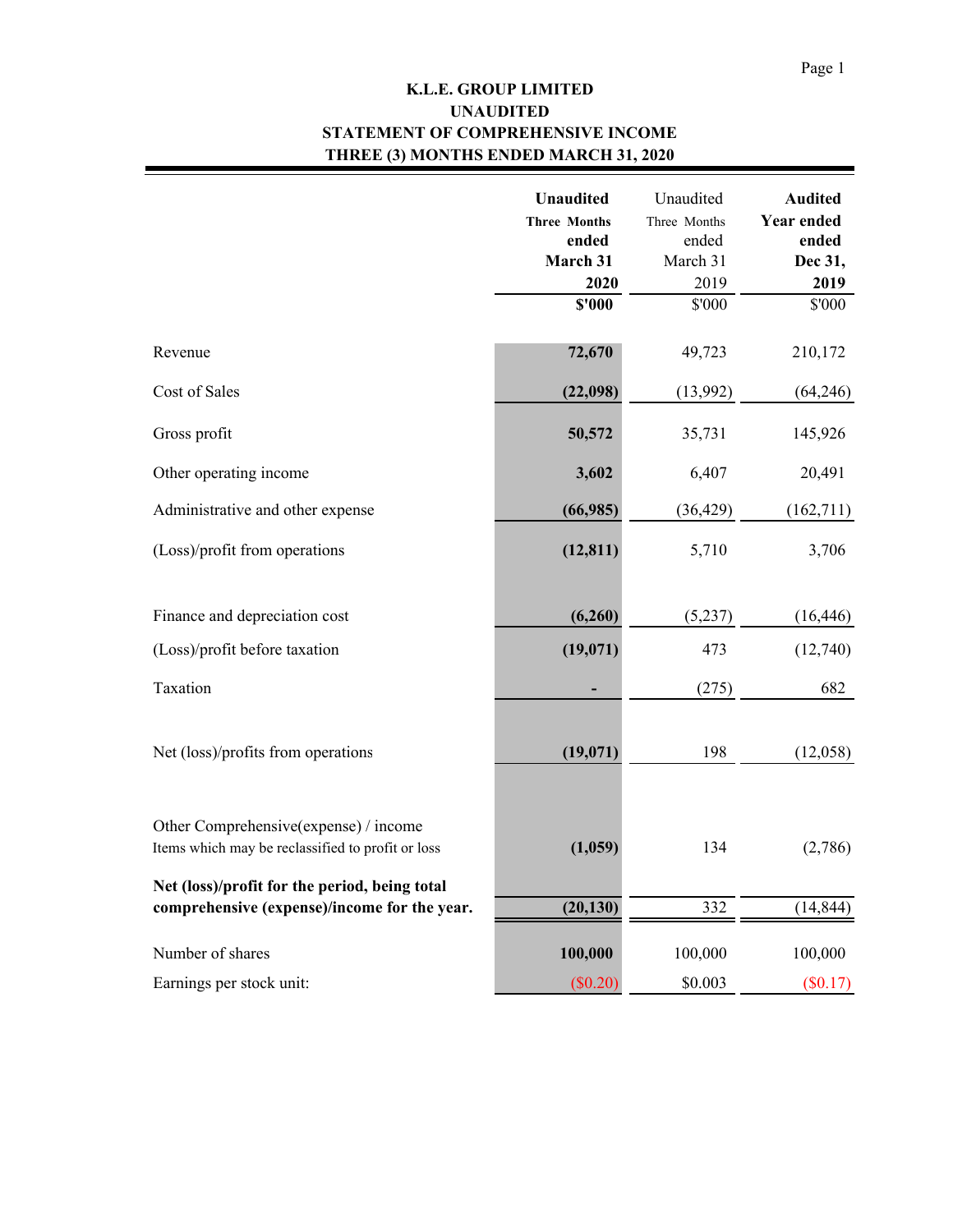### K.L.E. GROUP LIMITED **UNAUDITED** STATEMENT OF FINANCIAL POSITION **AS AT MARCH 31, 2020**

|                                                       | <b>Notes</b>     | Unaudited<br>as at<br>March 31<br>2020 | Unaudited<br>as at<br>March 31<br>2019 | Audited<br>as at<br>December 31,<br>2019 |
|-------------------------------------------------------|------------------|----------------------------------------|----------------------------------------|------------------------------------------|
|                                                       |                  | \$'000                                 | \$'000                                 | \$'000                                   |
| <b>NON-CURRENT ASSETS</b>                             |                  |                                        |                                        |                                          |
| Property, plant and equipment                         | $\boldsymbol{7}$ | 108,952                                | 27,560                                 | 22,908                                   |
| Investment in joint venture                           |                  | 12,979                                 | 12,590                                 | 12,979                                   |
| Investment in associate                               |                  | 55,864                                 | 60,611                                 | 55,864                                   |
| Investments                                           |                  | 11,861                                 | 2,595                                  | 12,919                                   |
| Long term receivables                                 |                  |                                        | 12,490                                 | 9,737                                    |
| Deferred tax asset                                    |                  | 9,868                                  | 9,186                                  | 9,868                                    |
| Total non-current assets                              |                  | 199,524                                | 125,032                                | 124,275                                  |
| <b>CURRENT ASSETS</b>                                 |                  |                                        |                                        |                                          |
| Inventories                                           | 8                | 3,420                                  | 2,657                                  | 3,461                                    |
| Receivables                                           | 9                | 13,088                                 | 14,129                                 | 17,204                                   |
| Due From related party                                |                  | 71,469                                 | 60,819                                 | 63,387                                   |
| Cash and cash equivalents                             | 12               | 4,470                                  | 19,280                                 | 6,169                                    |
| <b>Total current assets</b>                           |                  | 92,447                                 | 96,885                                 | 90,221                                   |
| <b>Total assets</b>                                   |                  | 291,972                                | 221,917                                | 214,496                                  |
| <b>EQUITY</b>                                         |                  |                                        |                                        |                                          |
| Share capital                                         |                  | 122,903                                | 122,903                                | 122,903                                  |
| Revaluation reserve                                   |                  | 1,379                                  | 610                                    | 2,438                                    |
| Accumulated (deficit)/surplus                         |                  | (45, 075)                              | (9,000)                                | (26,004)                                 |
|                                                       |                  | 79,207                                 | 114,513                                | 99,337                                   |
| <b>NON-CURRENT LIABILITIES</b>                        |                  |                                        |                                        |                                          |
| Bank loan                                             | 10               | 57,408                                 | 64,021                                 | 57,690                                   |
| Other long term loan                                  | 10               | 92,666                                 |                                        |                                          |
| Due to related party                                  |                  | 1,123                                  | 1,471                                  | 1,043                                    |
|                                                       |                  | 151,197                                | 65,492                                 | 58,733                                   |
|                                                       |                  |                                        |                                        |                                          |
| <b>CURRENT LIABILITIES</b><br>Current portion of loan | 10               | 7,128                                  | 6,682                                  | 7,362                                    |
| Payables                                              | 11               | 43,709                                 | 27,012                                 | 42,125                                   |
| Bank overdraft                                        |                  | 10,084                                 | 7,099                                  | 6,291                                    |
| Taxation                                              |                  | 648                                    | 1,119                                  | 648                                      |
| Total current liabilities                             |                  | 61,569                                 | 41,912                                 | 56,426                                   |
| Total equity and liabilities                          |                  | 291,972                                | 221,917                                | 214,496                                  |

Approved by the Board of Directors and signed on its behalf by:

Gary Matalon (Director)

David Shirley (Chairman)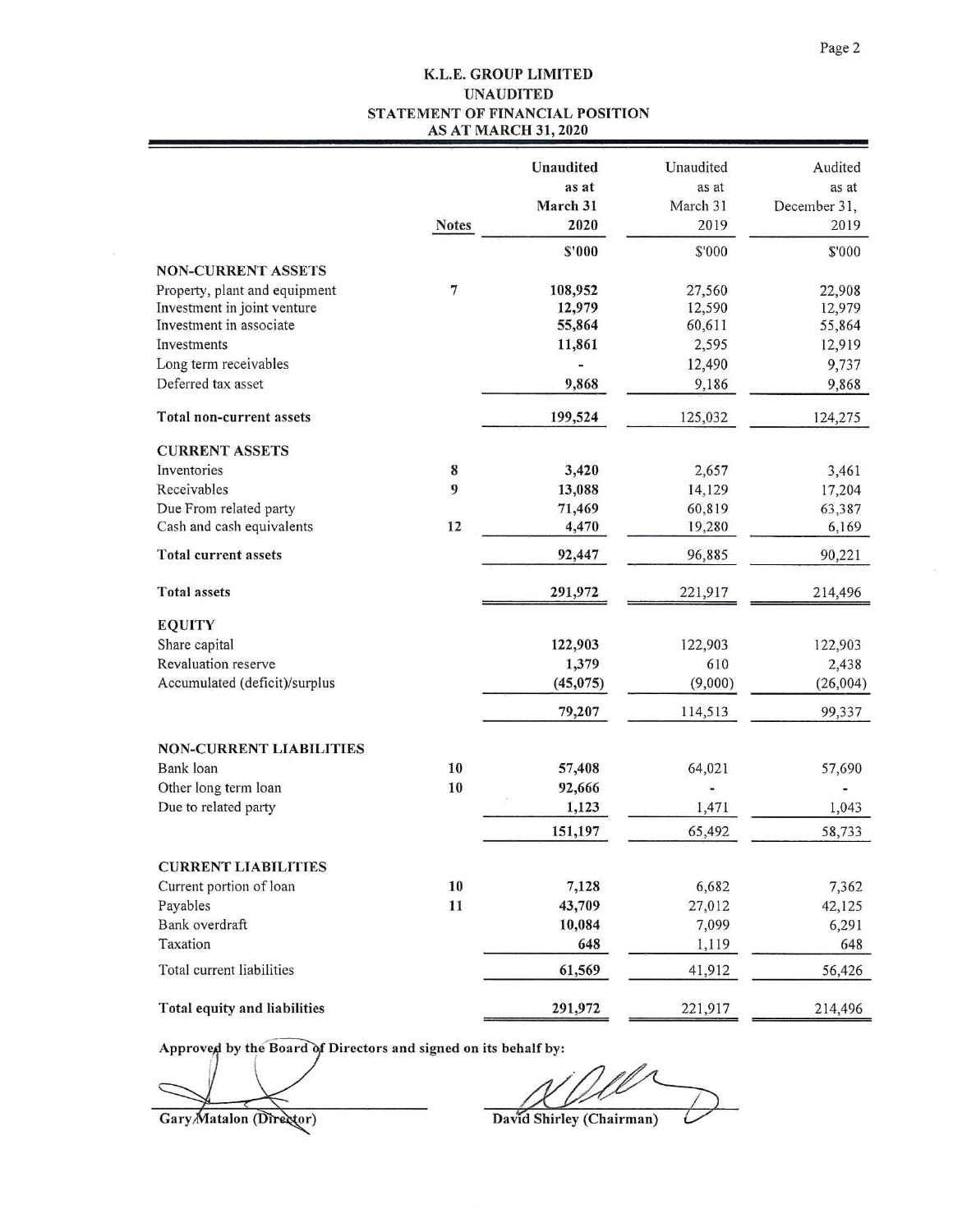## **K.L.E. GROUP LIMITED STATEMENT OF CHANGES IN EQUITY THREE (3) MONTHS ENDED MARCH 31, 2020 UNAUDITED**

|                                      | <b>Share</b><br>capital<br>\$'000 | <b>Revaluation</b><br>reserve<br><b>\$'000</b> | Accumulated<br>deficit<br>\$'000 | <b>Total</b><br><b>\$'000</b> |
|--------------------------------------|-----------------------------------|------------------------------------------------|----------------------------------|-------------------------------|
| Balance at 31 December 2018          | 122,903                           | 476                                            | (9,198)                          | 114,181                       |
| <b>Total Comprehensive Income</b>    |                                   |                                                |                                  |                               |
| Net profit                           |                                   |                                                | 198                              | 198                           |
| Other Comprehensive Income           |                                   | 134                                            |                                  | 134                           |
| Unaudited balances at March 31, 2019 | 122,903                           | 610                                            | (9,000)                          | 114,513                       |
| Audited balance at 31 December 2019  | 122,903                           | 2,438                                          | (26,004)                         | 99,337                        |
| <b>Total Comprehensive Income</b>    |                                   |                                                |                                  |                               |
| Net loss                             |                                   |                                                | (19,071)                         | (19,071)                      |
| Other comprehensive expense          |                                   | (1,059)                                        |                                  | (1,059)                       |
| Unaudited balances at March 31, 2020 | 122,903                           | 1,379                                          | (45,075)                         | 79,207                        |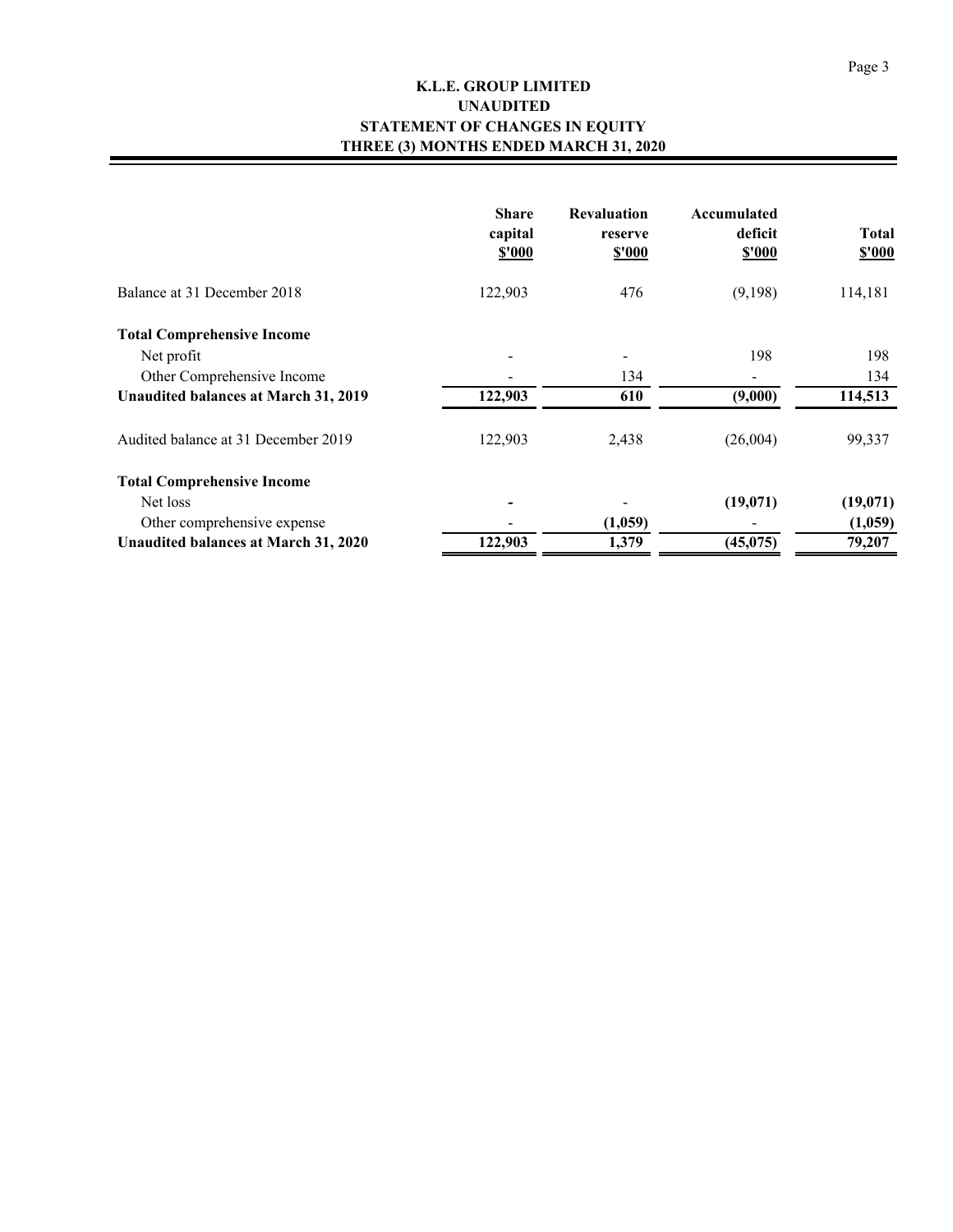## **K.L.E. GROUP LIMITED STATEMENT OF CASH FLOWS THREE (3) MONTHS ENDED MARCH 31, 2020 UNAUDITED**

| <b>CASH FLOWS FROM OPERATING ACTIVITIES</b>                | <b>Unaudited</b><br>Quarter ended<br>March 31,<br>2020<br>\$'000 | Unaudited<br>Quarter ended<br>March 31,<br>2019<br>\$'000 | Audited<br>Year ended<br>December 31,<br>2019<br>\$'000 |
|------------------------------------------------------------|------------------------------------------------------------------|-----------------------------------------------------------|---------------------------------------------------------|
| Loss/(profit) for the period / year                        | (20, 130)                                                        | 332                                                       | (14, 844)                                               |
| Items not affecting cash resources                         | 10,387                                                           | 6,488                                                     | 18,016                                                  |
| Operating (loss)/profit before changes in working capital  | (9,743)                                                          | 6,820                                                     | 3,172                                                   |
| Changes in operating assets and liabilities<br>Inventories | 41                                                               | (48)                                                      | (853)                                                   |
| Receivables                                                | 13,853                                                           | 1,075                                                     | (2,001)                                                 |
| Payables                                                   | 1,581                                                            | (41, 720)                                                 | (26,605)                                                |
| Related party                                              | (8,002)                                                          | (14,003)                                                  | (16,999)                                                |
| Taxation paid                                              |                                                                  | (138)                                                     | (149)                                                   |
| Net cash used in operations                                | (2,270)                                                          | (48, 014)                                                 | (43, 435)                                               |
| Cash flows from investing activities                       |                                                                  |                                                           |                                                         |
| Interest received                                          | $\boldsymbol{2}$                                                 | 24                                                        | 34                                                      |
| Purchase of investments                                    |                                                                  |                                                           | (9,749)                                                 |
| Proceeds from sale of investment                           |                                                                  |                                                           | 1,000                                                   |
| Purchase of property, plant and equipment                  | (93, 277)                                                        | (560)                                                     | (2,742)                                                 |
| Net cash used in investing activities                      | (93, 275)                                                        | (536)                                                     | (11, 457)                                               |
| <b>Cash flows from financing activities</b>                |                                                                  |                                                           |                                                         |
| Loan proceeds                                              | 92,666                                                           | 70,500                                                    | 70,500                                                  |
| Interest and other related expense                         | (2,097)                                                          | (2,031)                                                   | (8,645)                                                 |
| Loan repayment                                             | (516)                                                            | (6,768)                                                   | (12,216)                                                |
| Net cash provided by financing activities                  | 90,053                                                           | 61,701                                                    | 49,639                                                  |
| Net (decrease)/increase in cash and cash equivalents       | (5, 492)                                                         | 13,150                                                    | (5,253)                                                 |
| Cash and cash equivalents at beginning of period/year      | (122)                                                            | (969)                                                     | (969)                                                   |
| Effect of exchange movements on foreign balances           |                                                                  |                                                           | 6,100                                                   |
| Cash and cash equivalents at end of period / year          | (5,614)                                                          | 12,181                                                    | (122)                                                   |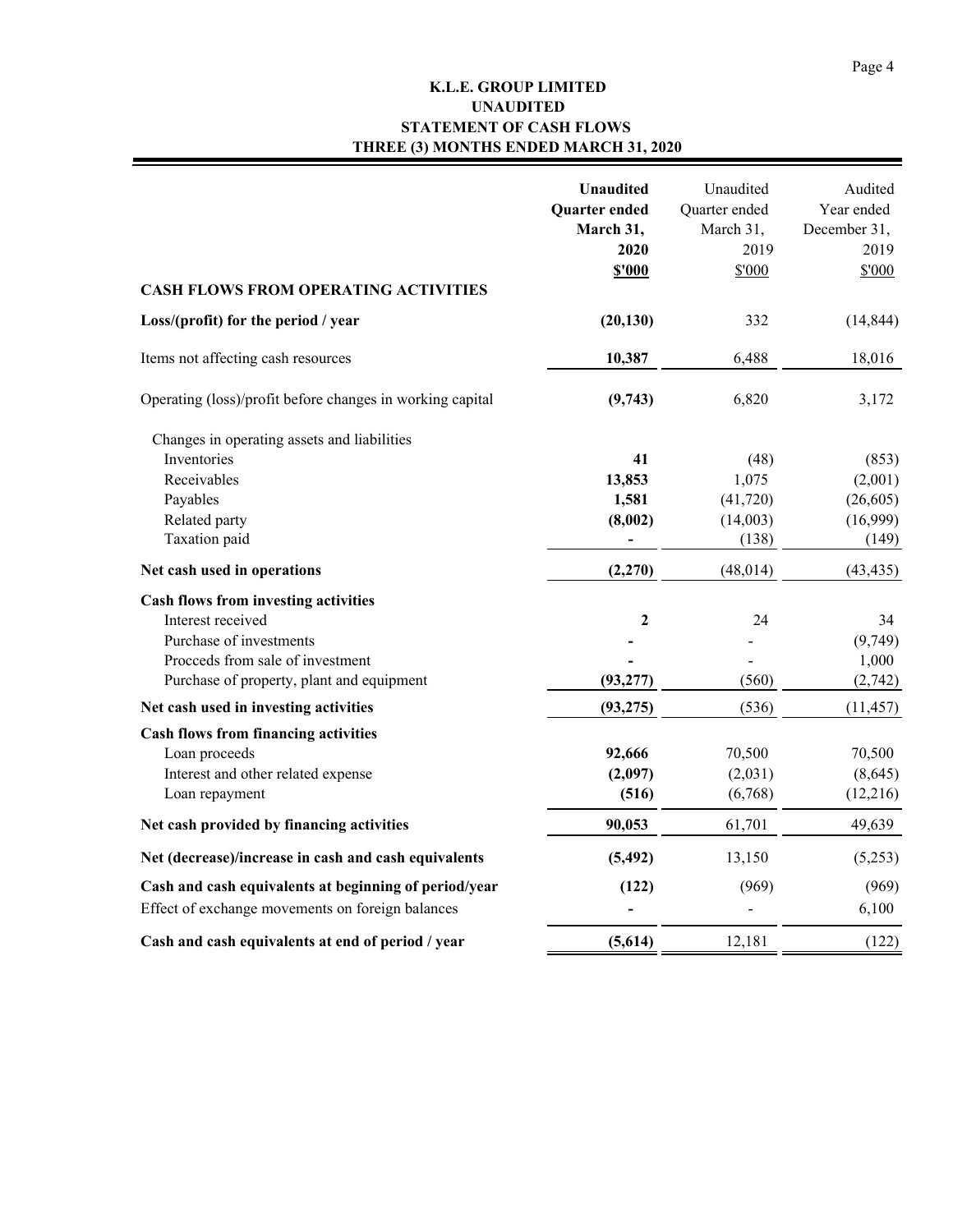#### **1. IDENTIFICATION AND PRINCIPAL ACTIVITIES**

K.L.E Group Limited is a limited liability company incorporated and domiciled in Jamaica. The registered office of the company is Unit 6, 67 Constant Spring Road, Kingston 10.

The company's shares are listed on the Junior Market of the Jamiaca Stock Exchange.

The principal activities of the company are the operation of restaurants under the brand "Usain Bolt's Tracks and Records", and the provision of management services to T & R Restaurant Systems Limited t/a FranJam.

KLE currently has a 49% shareholdings in associated company, T&R Restaurant Systems Limited.

#### **2. SIGNIFICANT ACCOUNTING POLICIES**

#### **(a) Basis of preparation**

The interim financial statements have been prepared under the historical cost basis and are expressed in Jamaican Dollars, which is the company's functional and presentation currency.

The Company's financial statements have been prepared in accordance and comply with International Financial Reporting Standards (IFRS). These statements are also prepared in accordance with the requirements of the Jamaican Companies Act.

The interim financial report is to be read in conjunction with the audited financial statements for the year ended December 31, 2019. These explanatory notes attached to the interim financials statements provide an explanation of events and transactions that are significant to an understanding of the changes in the financial position and performance of the Company since the financial year ended December 31, 2019.

The significant accounting policies adopted are consistent with those of the audited financial statement for the year ended December 31, 2019.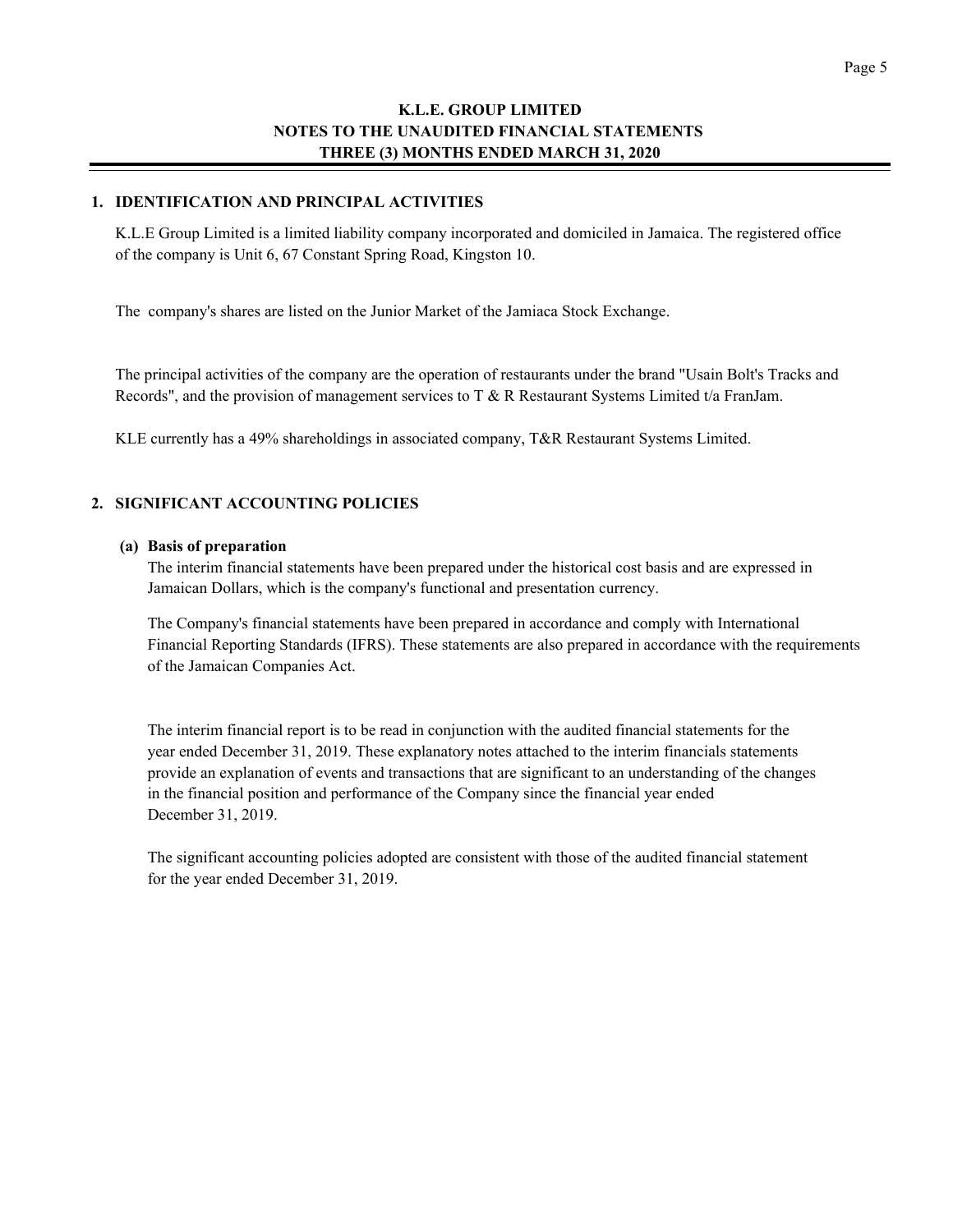### **3. REVENUES**

|    |                                          | <b>Unaudited</b><br>March 31, 2020<br>\$'000 | Unaudited<br>March 31, 2019<br>\$'000 | Audited<br>December 31, 2019<br>\$'000 |
|----|------------------------------------------|----------------------------------------------|---------------------------------------|----------------------------------------|
|    | Food and Bar                             | 72,352                                       | 48,971                                | 204,962                                |
|    | Merchadise and Rental                    | 318                                          | 752                                   | 5,210                                  |
|    |                                          |                                              |                                       |                                        |
|    |                                          | 72,670                                       | 49,723                                | 210,172                                |
| 4. | <b>OTHER OPERATING INCOME</b>            |                                              |                                       |                                        |
|    |                                          | <b>Unaudited</b>                             | Unaudited                             | Audited                                |
|    |                                          | <b>Quarter</b> ended                         | Quarter ended                         | Year ended                             |
|    |                                          | March 31, 2020                               | March 31, 2019                        | December 31, 2019                      |
|    |                                          | \$'000                                       | \$'000                                | \$'000                                 |
|    | Sponsorship income                       |                                              | 2,783                                 | 5,504                                  |
|    | Interest income                          | 2                                            | 24                                    | 34                                     |
|    | Other income                             | 3,600                                        | 3,600                                 | 14,953.45                              |
|    |                                          | 3,602                                        | 6,407                                 | 20,491                                 |
| 5. | <b>ADMINISTRATIVE AND OTHER EXPENSES</b> |                                              |                                       |                                        |
|    |                                          | <b>Unaudited</b>                             | Unaudited                             | Audited                                |
|    |                                          | March 31, 2020                               | March 31, 2019                        | December 31, 2019                      |
|    |                                          | \$'000                                       | \$'000                                | \$'000                                 |
|    | Bank service charge                      | 2,731                                        | 2,295                                 | 7,832                                  |
|    | Insurance                                | 708                                          | 861                                   | 3,434                                  |
|    | Professional fees                        | 1,503                                        | 1,209                                 | 5,631                                  |
|    | Rent                                     | 4,098                                        | 3,477                                 | 14,525                                 |
|    | Repairs and maintenance                  | 1,180                                        | 424                                   | 2,258                                  |
|    | Salaries and related cost                | 23,436                                       | 15,993                                | 65,779                                 |
|    | Security                                 | 459                                          | 199                                   | 917                                    |
|    | Staff welfare                            | 1,101                                        | 609                                   | 2,918                                  |
|    | Utilities                                | 7,361                                        | 4,092                                 | 18,193                                 |
|    | Advertising and marketing                | 2,891                                        | 2,757                                 | 17,709                                 |
|    | Bathroom supplies                        | 151                                          | 70                                    | 70                                     |
|    | Couriers                                 | 264                                          | 206                                   | 998                                    |
|    | Dues and subscription                    | 179                                          | 269                                   | 1,269                                  |
|    | Equipment rental & charges               | 491                                          | 29                                    | 1,075                                  |
|    | IT expense                               | 223                                          | 197                                   | 1,373                                  |
|    | Cleaning and sanitation                  | 1,293                                        | 810                                   | 3,165                                  |
|    | Licenses and permits                     | 42                                           | 119                                   | 408                                    |
|    | Office supplies and expenses             | 200                                          | 160                                   | 384                                    |
|    | Printing and reproduction                | 69                                           | 60                                    | 418                                    |
|    | Travel and entertainment                 | 858                                          |                                       | 632                                    |
|    | Bad debt                                 | 12,737                                       |                                       |                                        |
|    | Kitchen and bar supplies                 | 1,107                                        | 396                                   | 2,097                                  |
|    | Music and entertainment                  | 484                                          | 186                                   | 1,935                                  |
|    | Freight and shipping                     | 56                                           | 1                                     | 26                                     |
|    | Penalties and interest                   | 263                                          | 1                                     | 313                                    |
|    | Royalties                                | 2,918                                        | 2,009                                 | 8,458                                  |
|    | Casual Labour                            | 182                                          |                                       | 81                                     |
|    | Asset Tax and other expenses             |                                              |                                       | 812                                    |
|    |                                          | 66,985                                       | 36,429                                | 162,711                                |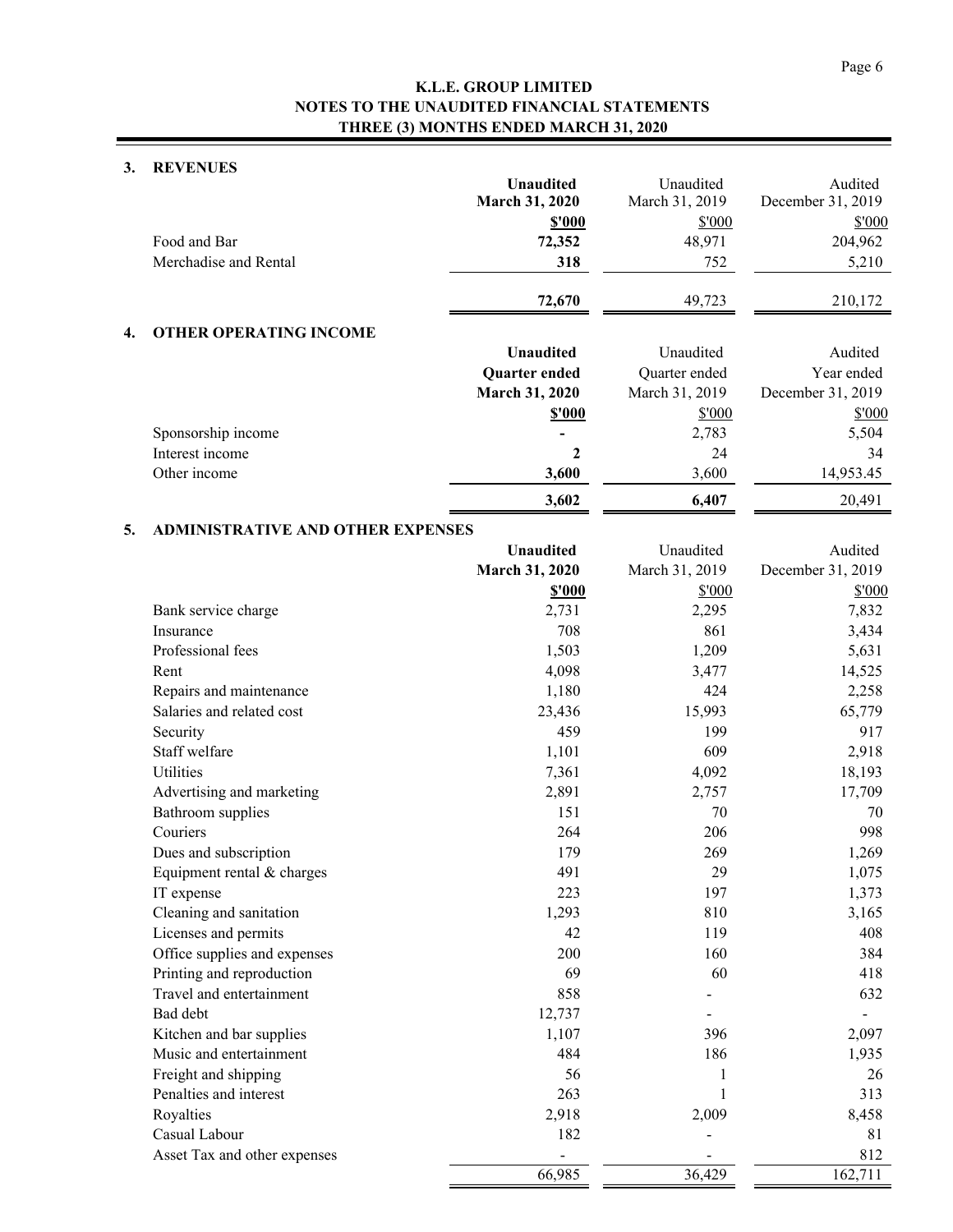### **6. FINANCE AND POLICY COST**

|                       | <b>Unaudited</b>      | Unaudited      | Audited      |
|-----------------------|-----------------------|----------------|--------------|
|                       | <b>Quarter ended</b>  | Quarter ended  | Year ended   |
|                       | <b>March 31, 2020</b> | March 31, 2019 | Dec 31, 2019 |
|                       | <b>\$'000</b>         | \$'000         | \$'000       |
| Interest expense      | 2,097                 | 2,031          | 8,645        |
| Depreciation expense  | 7,233                 | 4,390          | 11,223       |
| Foreign exchange gain | (3,070)               | (1, 184)       | (3, 422)     |
|                       | 6,260                 | 5,237          | 16,446       |

## **7. PROPERTY, PLANT AND EQUIPMENT**

|                                                                        | Leashold<br>Improvements | Equipment     | Furniture<br>& Fixtures | Security<br>System | Computers    | Total            |
|------------------------------------------------------------------------|--------------------------|---------------|-------------------------|--------------------|--------------|------------------|
|                                                                        | \$'000                   | \$'000        | \$'000                  | \$'000             | \$'000       | \$'000           |
| At cost:                                                               |                          |               |                         |                    |              |                  |
| Beginning of year                                                      | 72,141                   | 28,042        | 48,119                  | 290                | 5,912        | 154,503          |
| Additions                                                              | 65,629                   | 8,105         | 16,513                  | 1,471              | 1,558        | 93,276           |
| Disposal                                                               |                          |               |                         |                    |              |                  |
| End of period                                                          | 137,770                  | 36,147        | 64,631                  | 1,761              | 7,471        | 247,779          |
| Accumulated                                                            |                          |               |                         |                    |              |                  |
| Depreciation<br>Beginning of year<br>Charge for the period<br>Disposal | 71,102<br>4,305          | 19,215<br>901 | 37,304<br>1,614         | 149<br>44          | 3,825<br>368 | 131,595<br>7,233 |
| End of period                                                          | 75,407                   | 20,117        | 38,918                  | 193                | 4,193        | 138,828          |
| Net book value                                                         |                          |               |                         |                    |              |                  |
| end of period                                                          | 62,363                   | 16,030        | 25,714                  | 1,567              | 3,278        | 108,952          |
| End of prior year                                                      | 1,039                    | 8,826         | 10,815                  | 140                | 2,088        | 22,908           |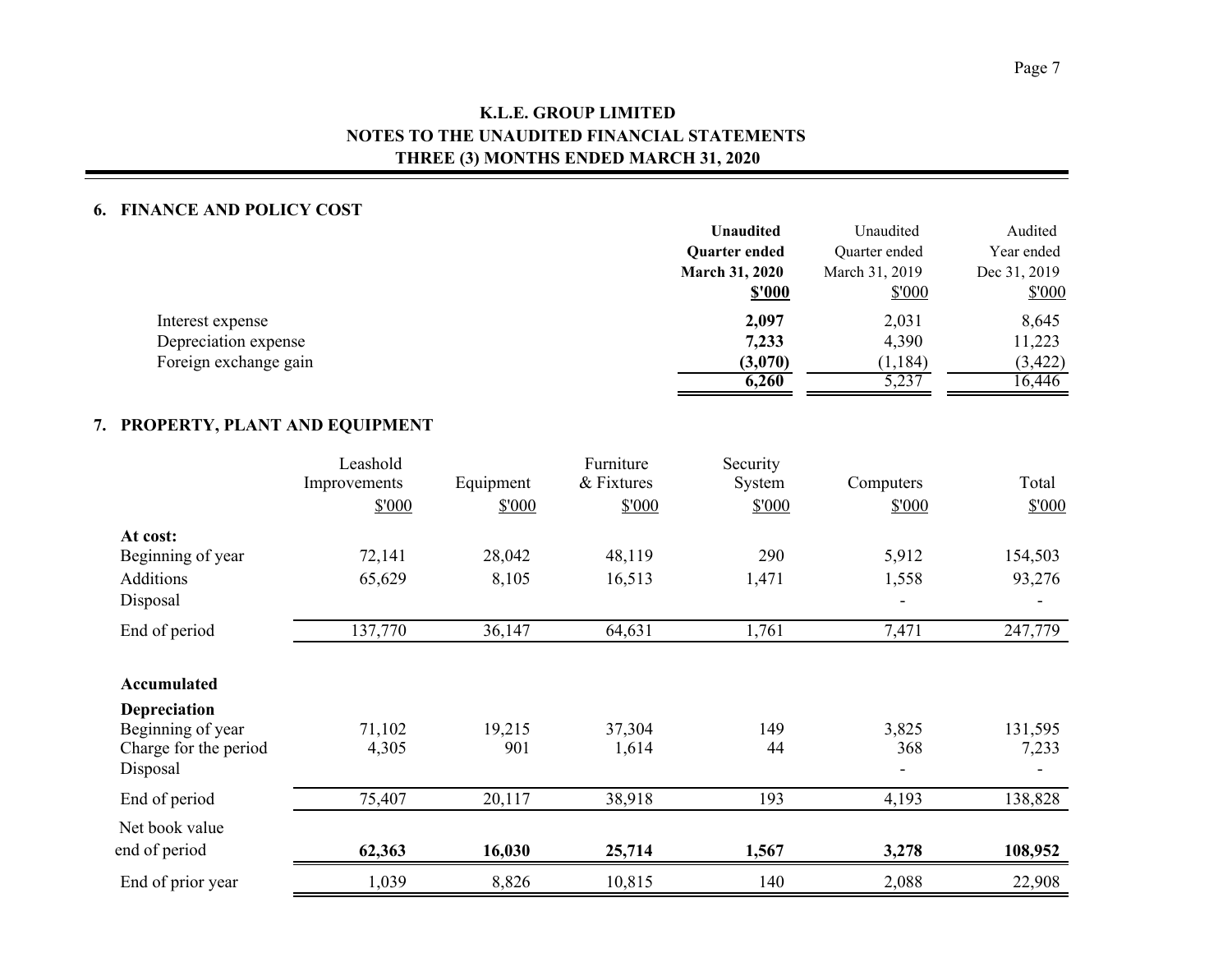## **8. INVENTORIES**

|     |                                            | <b>Unaudited</b><br>March 31, 2020<br><b>\$'000</b> | Unaudited<br>March 31, 2019<br>\$'000 | Audited<br>Dec. 31, 2019<br>\$'000 |
|-----|--------------------------------------------|-----------------------------------------------------|---------------------------------------|------------------------------------|
|     | Goods for resale                           | 3,420                                               | 2,657                                 | 3,461                              |
|     |                                            | 3,420                                               | 2,657                                 | 3,461                              |
| 9.  | <b>RECEIVABLES</b>                         |                                                     |                                       |                                    |
|     |                                            | <b>Unaudited</b>                                    | Unaudited                             | Audited                            |
|     |                                            | March 31, 2020                                      | March 31, 2019                        | Dec. 31, 2019                      |
|     |                                            | <b>\$'000</b>                                       | \$'000                                | \$'000                             |
|     | Trade receivables                          |                                                     |                                       |                                    |
|     | Trade receivables<br><b>Related Party</b>  | 583                                                 | 5,391                                 | 496                                |
|     | Total financial assets other than cash     | 8,577                                               | 4,194                                 | 4,445                              |
|     | equivalents classified as amortised cost   | 9,160                                               | 9,585                                 | 4,941                              |
|     | Prepayments and other receivables          | 3,928                                               | 17,034                                | 22,000                             |
|     | Less long term portion - other receivables |                                                     | (12, 490)                             | (9, 737)                           |
|     |                                            | 13,088                                              | 14,129                                | 17,204                             |
| 10. | <b>LOANS PAYABLE</b>                       |                                                     |                                       |                                    |
|     |                                            | <b>Unaudited</b>                                    | Unaudited                             | Audited                            |
|     |                                            | March 31, 2020                                      | March 31, 2019                        | Dec. 31, 2019                      |
|     |                                            | <b>\$'000</b>                                       | \$'000                                | \$,000                             |
|     | Bank loan - Sagicor Bank Limited           |                                                     |                                       |                                    |
|     | J\$70.5 Million Loan<br>(i)                | 64,536                                              | 70,703                                | 65,052                             |
|     | Other Loan                                 |                                                     |                                       |                                    |
|     | $(ii)$ USD \$700,000.00                    | 92,666                                              |                                       |                                    |
|     | Total loans                                | 157,202                                             | 70,703                                | 65,052                             |
|     | Classified as follows:                     |                                                     |                                       |                                    |
|     | Non-current                                |                                                     |                                       |                                    |
|     | Bank loan                                  | 57,408                                              | 64,021                                | 57,690                             |
|     | Other loan                                 | 92,666                                              |                                       |                                    |
|     |                                            | 150,074                                             | 64,021                                | 57,690                             |
|     | <b>Current</b>                             |                                                     |                                       |                                    |
|     | Bank loan                                  | 7,128                                               | 6,682                                 | 7,362                              |
|     | Other loan                                 |                                                     |                                       |                                    |
|     |                                            | 7,128                                               | 6,682                                 | 7,362                              |
|     | Total loan payable                         | 157,202                                             | 70,703                                | 65,052                             |